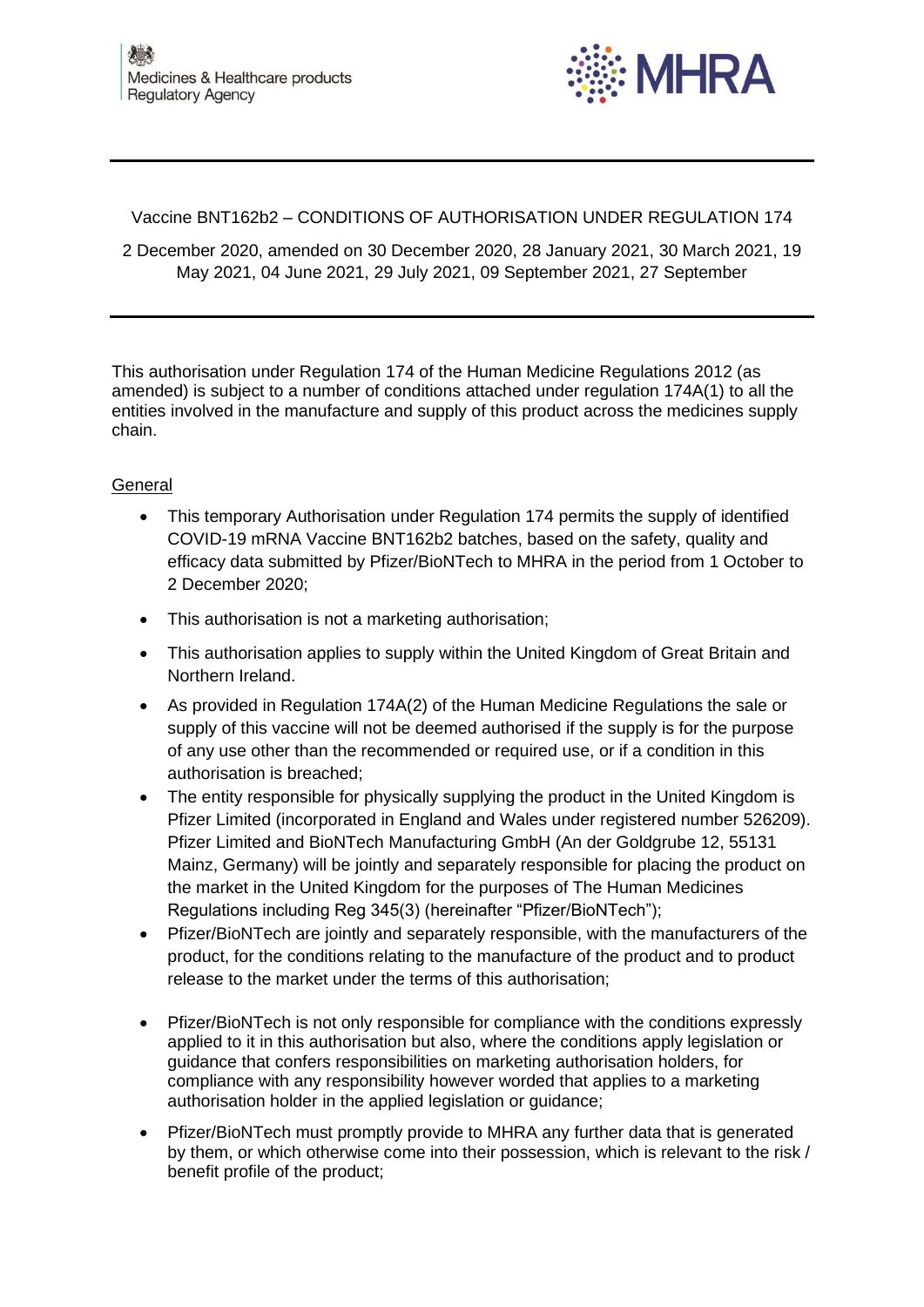

- Pfizer/BioNTech must respond in a timely manner to any requests for further supplementary data relating to product;
- Any deviations from any of these conditions can only be made with the prior agreement of the MHRA;
- MHRA may review and adjust these conditions for temporary supply in response to any developments which it considers material, including any subsequent market authorisations that might be issued by other medicines regulators;
- This authorisation will be valid until expressly withdrawn by MHRA or upon issue of a full market authorisation by the MHRA.

### **Quality**

- The supply of batch EJ0553 is authorised providing that:
	- o Pfizer/BioNTech ensure that Good Laboratory Practice studies are performed to standards in UK national regulations, relevant guidelines and the OECD Principles of Good Laboratory Practice.
	- o Pfizer/BioNTech ensure that clinical trials are performed to national regulations and relevant guidelines including ICH GCP E6R2
	- o Pfizer/BioNtech submit to MHRA GCP inspections to assess the compliance any of the clinical trials and applicable data attached to the authorisation by virtue of regulation 174A. The powers of inspection will be the same as those outlined in regulations 325, 326 and 327
	- $\circ$  Pfizer/BioNtech ensure that all drug substance and drug product manufacture outside the UK is in accordance with EU GMP and the Human Medicines Regulations 2012 (as amended) in facilities with current EU GMP certificates or other acceptable and suitable authorisation to MHRA.
	- o QP certification is provided for the final dosage form and applying the approach and standards in EU GMP Annex 16.
	- $\circ$  Any importation or manufacturing facilities located within the UK must be authorised by the MHRA to handle Regulation 174 products. All drug substance and drug product manufacture must be in accordance with EU GMP and the Human Medicines Regulations 2012 (as amended) in facilities with current EU GMP certificates or other acceptable and suitable authorisation to MHRA.
	- $\circ$  Compliance with GMP requirements is documented in the QP check sheets and Pfizer/BioNTech provide these to the MHRA for each batch along with the QP certificates of conformance. QP certification must take into NIBSC certification process, as this in itself does not imply release to market.
	- $\circ$  QP certification declares: (i) compliance with all stages of EU GMP (where non-compliant, a gap analysis must be performed, and captured on the QP checksheet), and (ii) that the batch has been manufactured as per the dossier supplied (currently Emergency Use Authorisation).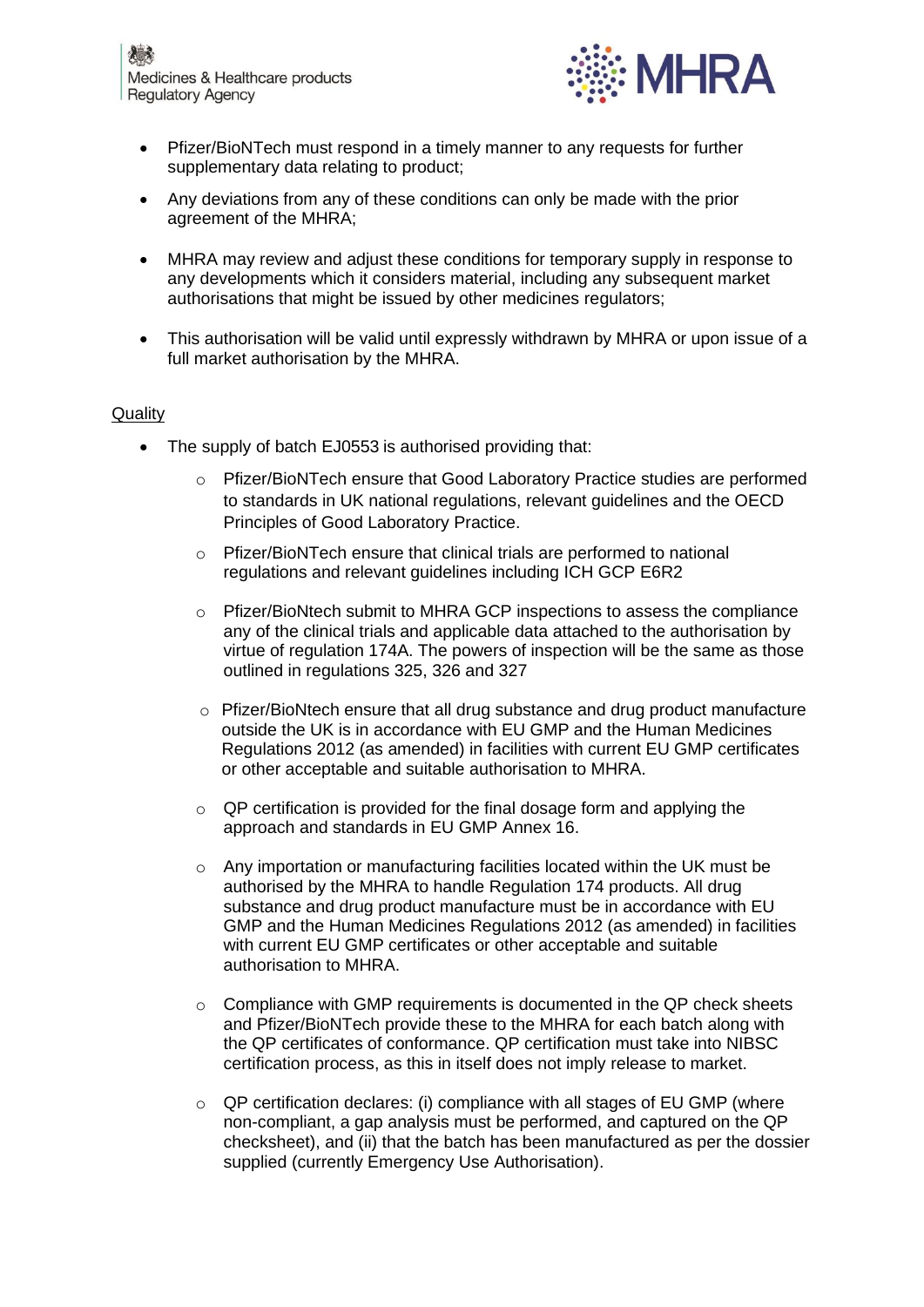

- o A certificate of conformance with GMP and the conditions of this authorization must be generated by the releasing QP and supplied to the onward supply chain.
- Further batches are authorised for supply, subject to batch specific approval by MHRA and providing that the full product lifecycle is in compliance with the conditions specified above in relation to batch EJ0553;
- Pfizer/BioNTech must provide relevant additional characterization data regarding drug product manufacturing process and product quality reasonably requested by MHRA, and will provide relevant additional characterization data regarding drug product manufacturing process and product quality, whether or not requested by MHRA, as soon as they become available.
- Any changes to or deviation from the manufacture of the product must be notified to MHRA for approval on allocation of the batch to UK use.

# Product information and Instructions for Use (PIL and SmPC equivalent)

- Pfizer/BioNTech must liaise with the Agency to provide suitable instructions for usage of the product.
- The instructions for usage that will be agreed with Pfizer/BioNTech are to be considered as conditions of this authorisation.
- This authorisation does not preclude an authorised prescriber administering this vaccine to a patient for whom it is not recommended in accordance with the instructions of use, in circumstances where that authorised prescriber is directly responsible for that patient and the administration of the vaccine is to fulfil the special needs of that patient where, in the professional judgement of that authorised prescriber, the welfare of the patient is likely to be in jeopardy unless the vaccine is administered.

# Clinical and Pharmacovigilance

- Pfizer/BioNTech must operate a comprehensive pharmacovigilance system for this product in accordance with UK legislation for licensed products, as if they were market authorisation holders
- Pfizer/BioNtech must submit to MHRA inspections to assess compliance with any and all pharmacovigilance obligations attached to the authorisation by virtue of regulation 174A. The powers of inspection will be the same as those outlined in regulations 325, 326 and 327.
- Pfizer/BioNTech must ensure compliance with the BNT162b2 RMP, including the additional pharmacovigilance elements laid out in sections 6b-g of the MHRA core RMP for COVID-19 vaccines.
- Pfizer/BioNTech must provide a regular analysis of safety data based on the MHRA's specifications relating to booster or supplementary doses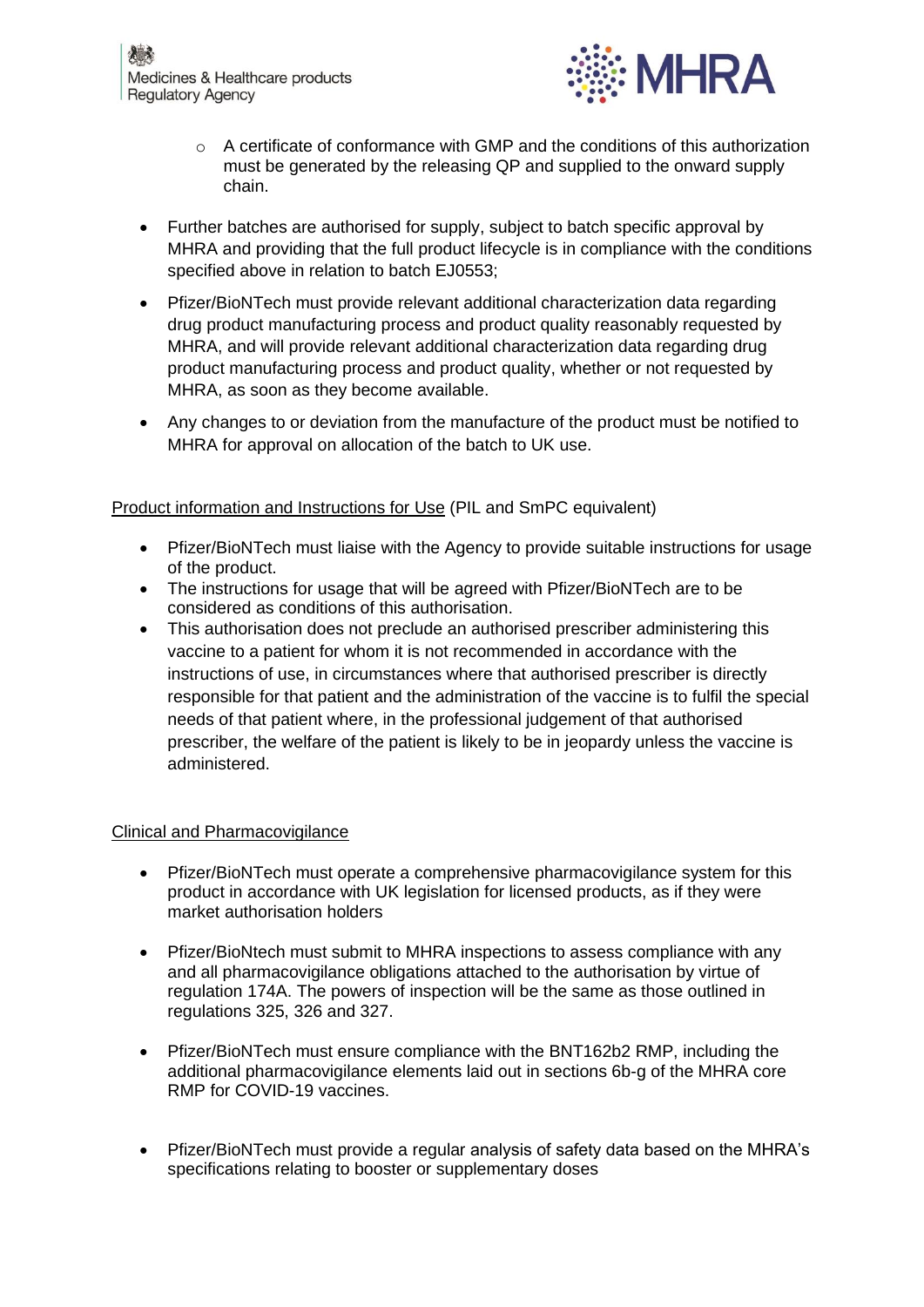

- Pfizer/BioNTech must:
	- o Submit protocols for the studies stated in the BNT62b2 RMP pharmacovigilance plan
	- o Provide the interim analysis and final clinical study reports for study BNT162- 01 once available, including data on healthy subjects
	- $\circ$  Ensure that any participants in study c4591001 that choose to be unblinded and then have a Covid-19 vaccination if they are on placebo arm, should have an end of study visit including immunogenicity assessment (including anti-N antibodies) and also NAAT. This is to ensure that they have a complete status before they become unevaluable for the control arm.
	- o Provide 6-month safety follow-up data in subjects aged 12-15 years from study C4591001 once available.

### Deployment

Pfizer/BioNTech has assured the MHRA that, in light of the UK and Crown Dependency deployment model:

- The product as supplied in ultra-low temperature conditions (ULT) has a stability of nine months at a temperature of -70 +/- 10 degrees Centigrade.
- Distribution as part of the deployment can be controlled at either ULT (-70 +/- 10 degrees Centigrade) within four transitions below -15 degrees Centigrade, or in 2-8 degrees Centigrade within 31 days of leaving ULT.
- Further packing down of lots to aid deployment can occur at 2-8 degrees Centigrade within the 31 days shelf life of leaving ULT.
- Within the 1month shelf-life at 2 °C to 8 °C, up to 12 hours may be used for transportation. Prior to use, the unopened vaccine can be stored for up to 2 hours at temperatures up to 30 °C.
- The undiluted product can be held at room temperature below 25 degrees Centigrade for up to two hours prior to dilution.
- The product can be diluted at room temperature less than 25 degrees Centigrade using sterile unpreserved 0.9 percent sodium chloride and in line with the healthcare professional information supplied by the company
- The diluted product can be used within 6 hours of dilution and then must be discarded. Diluted product cannot be transported.
- Any product with a thaw label already specifying 120 hours post ULT may be extended to 31 days providing acceptable controls are in place to capture the extension activity

It is a condition of the authorisation to supply the product that the above assurances are accurate and that the product can be supplied and held safely in accordance with the above assurances throughout the supply chain.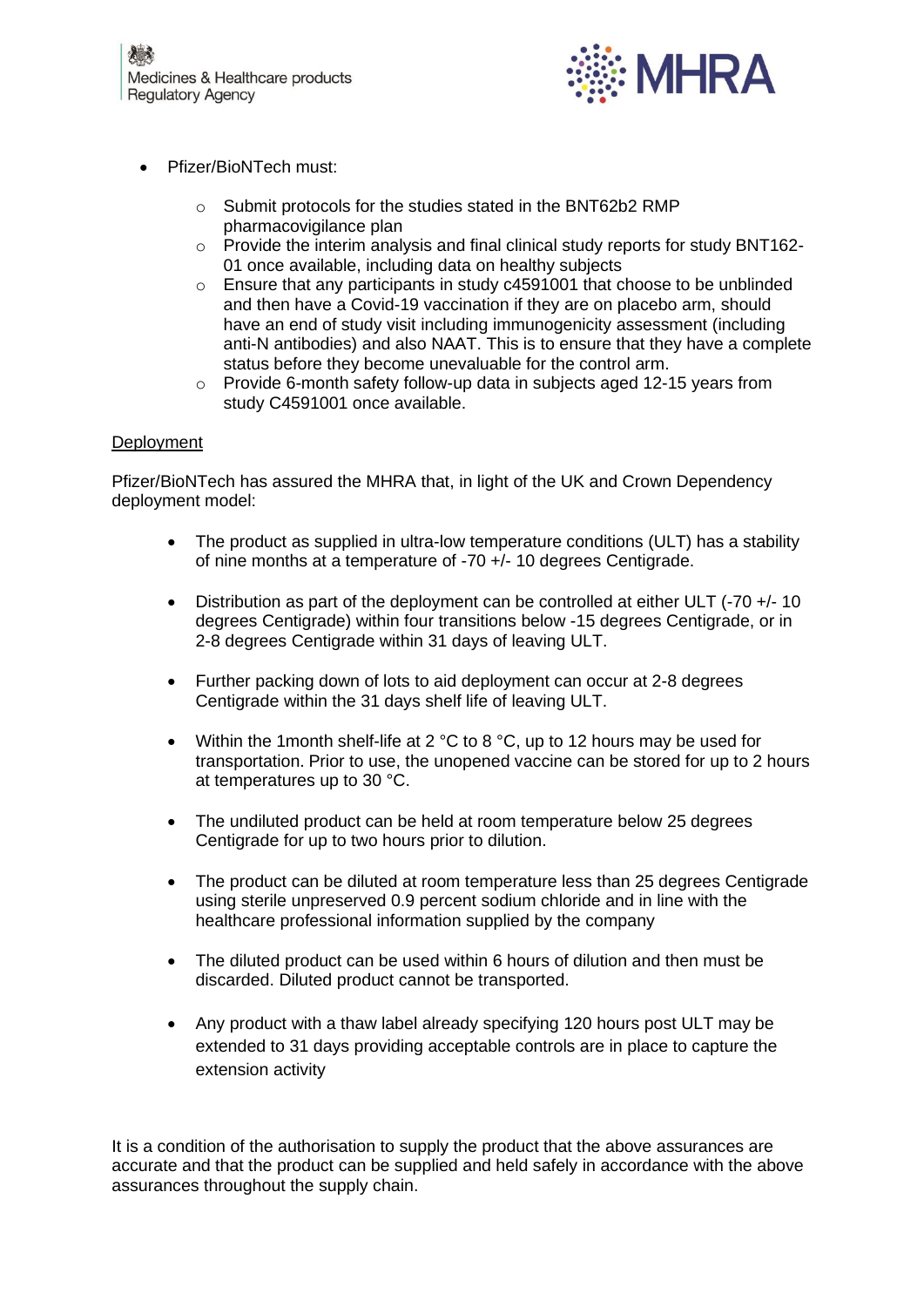

### Transfers of frozen vials stored at ultra-low temperature (below -60 degrees Centigrade)

- Unopened closed-lid vial trays containing 195 vials removed from ultra-low temperature frozen storage (below -60 degrees Centigrade) may be at temperatures up to 25 degrees Centigrade for up to 5 minutes after which they may be returned to below -60 degrees Centigrade.
- Open-lid vial trays, or vial trays containing less than 195 vials, removed from ultralow temperature frozen storage (below -60 degrees Centigrade) may be at temperatures up to 25 degrees Centigrade for up to 3 minutes after which they may be resealed and returned to below -60 degrees Centigrade (with remaining number of vials recorded).
- After vial trays are returned to frozen storage following temperature exposure up to 25 degrees Centigrade, they must remain in frozen storage for at least 2 hours before they can be removed again.
- Once an individual vial has been removed from the vial tray, it should be thawed for use.

#### Handling of temperature excursions

The additional stability information below is not intended to replace or override the recommended storage conditions set out in the Information for Health Care Professionals leaflet. Based on additional stability data submitted to the MHRA, the following information can be used to inform decision making in the event of a temporary excursion from those recommended storage conditions.

#### When considering the implications of temperature excursions whilst stored in the freezer:

Data have been provided which support temperature excursion of -60 degrees Centigrade to -15 degrees Centigrade for up to 2 weeks. Following a single temperature excursion within these conditions, the vials may be returned one time to the recommended storage condition of -80 degrees Centigrade to -60 degrees Centigrade. Transfers of frozen vials that have been exposed to this excursion should be treated in the same way as vials stored at below - 60 degrees Centigrade (see above).

#### When considering the implications of temperature excursions once removed from the freezer:

Vaccine in unopened vials has been found to be stable for up to 24 hours at temperatures from -3 degrees Centigrade to 2 degrees Centigrade. Data also indicates that a total storage time of 4 hours, at temperatures from 8 degrees Centigrade to 30 degrees Centigrade, does not adversely affect the stability of the vaccine. The total of 4 hours includes the 2 hours at up to 25 degrees Centigrade allowed in the Information for Health Care Professionals leaflet.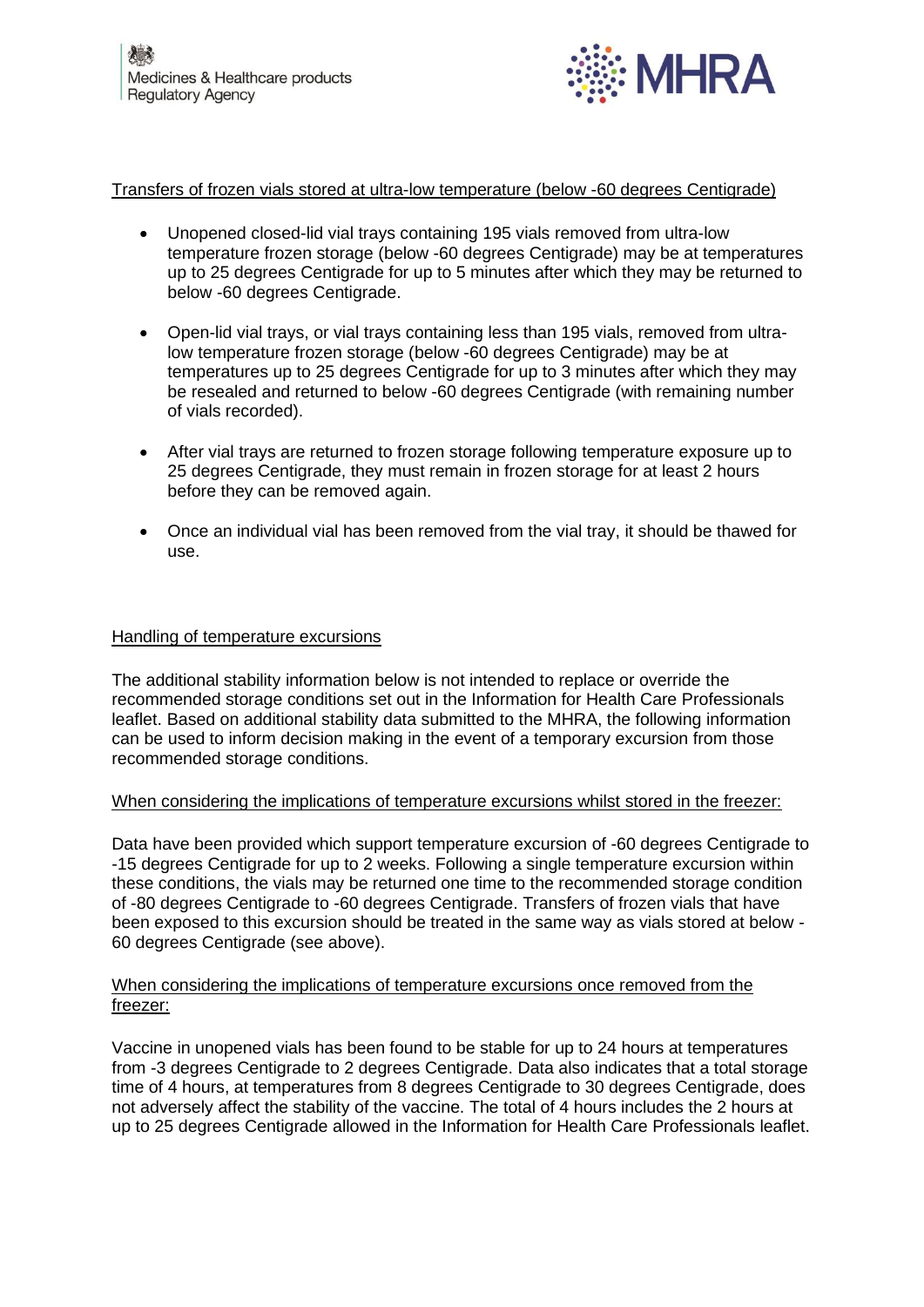

#### Supply chain and distribution

The deployment model developed for the distribution and administration of the product by the NHS in each of the four countries of the United Kingdom and Crown Dependencies should comply with the above conditions in order to ensure the safety, quality and efficacy of the product is not compromised. Where appropriate, the above assurances must be reflected in the conditions imposed on NHS contractors by NHS commissioners.

In the United Kingdom, the vaccines will be delivered to designated NHS bodies or NHS contractors that have capacity to hold the vaccines at ultra-low temperatures (expected to be, but not necessarily, Movianto (in Scotland, England and Northern Ireland) and the Welsh Blood Service).

Thereafter, the NHS arrangements for the onward and (if different) final distribution of the products, and their final deployment, are still being developed, but the bodies responsible under NHS arrangements in each of the four countries for any aspect of the distribution or final deployment of the vaccine must comply, as conditions of this authorisation, with the conditions that are applicable to that aspect of the distribution or final deployment in this authorisation.

The bodies responsible for the transit of the product to the designated NHS bodies or NHS contractors in the UK from the manufacturer must also comply, as conditions of this authorisation, with the conditions of the authorisation that are applicable to them.

In addition:

- All wholesalers and manufacturing license holders distributing or holding this product must be authorised to handle Regulation 174 products
- All activities are to be conducted in accordance with good distribution practice (GDP).
- A manufacturing licence holder can pack down the authorised product without being named on the Company submission.
- Pack down prior to distribution must occur in accordance with good manufacturing practice (GMP) and requires QP certification that it has occurred in accordance with GMP and the specification provided by the contract giver.
- Manufacturers and authorised persons performing the pack down activities must be authorised to handle regulation 174 products and immunological products.
- WDA(H) holders and NHS acute trusts and Boards in Wales, Scotland and Northern Ireland are authorised to apply the change in storage condition label to the product, to indicate the timing of the removal from ultra-low temperature without a manufacturing licence.
- All distribution must be controlled at either ULT, or at 2-8 degrees Centigrade within one month from leaving ULT